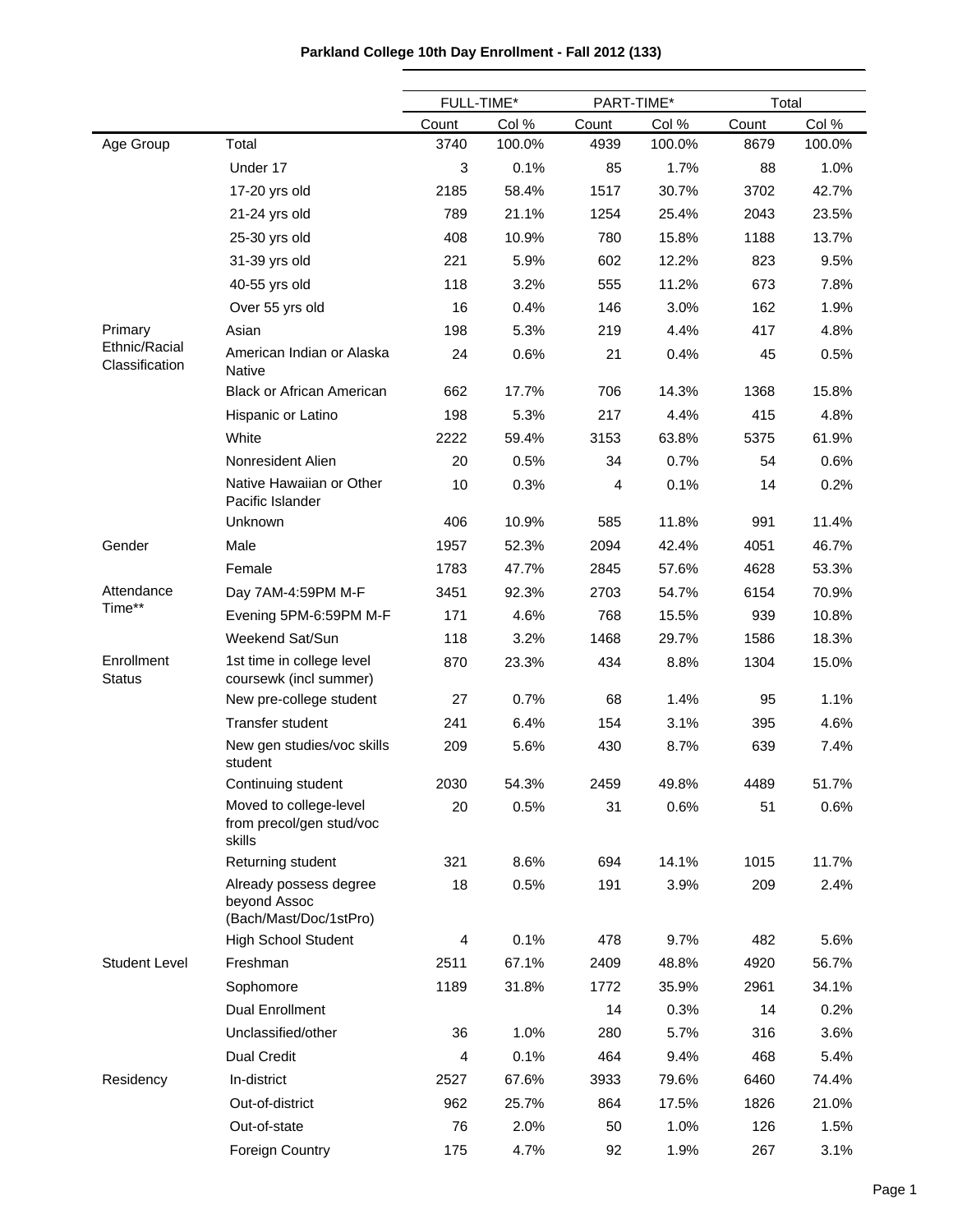|                         |                                                     | FULL-TIME*     |        | PART-TIME*     |        | Total |        |  |
|-------------------------|-----------------------------------------------------|----------------|--------|----------------|--------|-------|--------|--|
|                         |                                                     | Count          | Col %  | Count          | Col %  | Count | Col %  |  |
| <b>Student Intent</b>   | Prepare for transfer                                | 40             | 1.1%   | 181            | 3.7%   | 221   | 2.5%   |  |
|                         | Improve skills for present<br>job                   | 6              | 0.2%   | 53             | 1.1%   | 59    | 0.7%   |  |
|                         | Prepare for job<br>immediately after com<br>college | 41             | 1.1%   | 177            | 3.6%   | 218   | 2.5%   |  |
|                         | Prepare for GED/improve<br>basic ac skills          | 5              | 0.1%   | $\overline{7}$ | 0.1%   | 12    | 0.1%   |  |
|                         | Personal interest - not<br>career oriented          | 12             | 0.3%   | 58             | 1.2%   | 70    | 0.8%   |  |
|                         | Other or unknown                                    | 3636           | 97.2%  | 4463           | 90.4%  | 8099  | 93.3%  |  |
| Enrollment<br>Objective | Complete one or several<br>courses                  | 116            | 3.1%   | 1578           | 31.9%  | 1694  | 19.5%  |  |
|                         | Complete a Certificate                              | 104            | 2.8%   | 224            | 4.5%   | 328   | 3.8%   |  |
|                         | Complete Assoc degree                               | 3520           | 94.1%  | 3137           | 63.5%  | 6657  | 76.7%  |  |
| <b>TRANSFER</b>         | NOT planning transfer                               | 3700           | 98.9%  | 4758           | 96.3%  | 8458  | 97.5%  |  |
| <b>PLANS</b>            | YES, planning transfer                              | 40             | 1.1%   | 181            | 3.7%   | 221   | 2.5%   |  |
| <b>HIGHEST DEG</b>      | Assoc Deg                                           | 9              | 0.2%   | 73             | 1.5%   | 82    | 0.9%   |  |
| <b>EARNED</b>           | <b>Bachelor Deg</b>                                 | 14             | 0.4%   | 128            | 2.6%   | 142   | 1.6%   |  |
|                         | Certificate                                         | 21             | 0.6%   | 50             | 1.0%   | 71    | 0.8%   |  |
|                         | Doctoral                                            |                |        | 9              | 0.2%   | 9     | 0.1%   |  |
|                         | <b>GED</b>                                          | 46             | 1.2%   | 92             | 1.9%   | 138   | 1.6%   |  |
|                         | High School Dip                                     | 3494           | 93.4%  | 4233           | 85.7%  | 7727  | 89.0%  |  |
|                         | Master Deg                                          | 2              | 0.1%   | 53             | 1.1%   | 55    | 0.6%   |  |
|                         | Other                                               | 30             | 0.8%   | 53             | 1.1%   | 83    | 1.0%   |  |
|                         | <b>First Prof</b>                                   | $\overline{c}$ | 0.1%   | 1              | 0.0%   | 3     | 0.0%   |  |
|                         | Passed one college-level<br>course                  | 122            | 3.3%   | 247            | 5.0%   | 369   | 4.3%   |  |
|                         | Total                                               | 3740           | 100.0% | 4939           | 100.0% | 8679  | 100.0% |  |

## **Parkland College 10th Day Enrollment - Fall 2012 (133)**

\* Full-time: 12 or more credit hours

Part-time: Under 12 credit hours

\*\*Time of Attendance accounts for majority of student's course enrollment. Source: p:\data\oire\iccb\e1\e1fy13.sav Prepared by IAR; 4/2/2013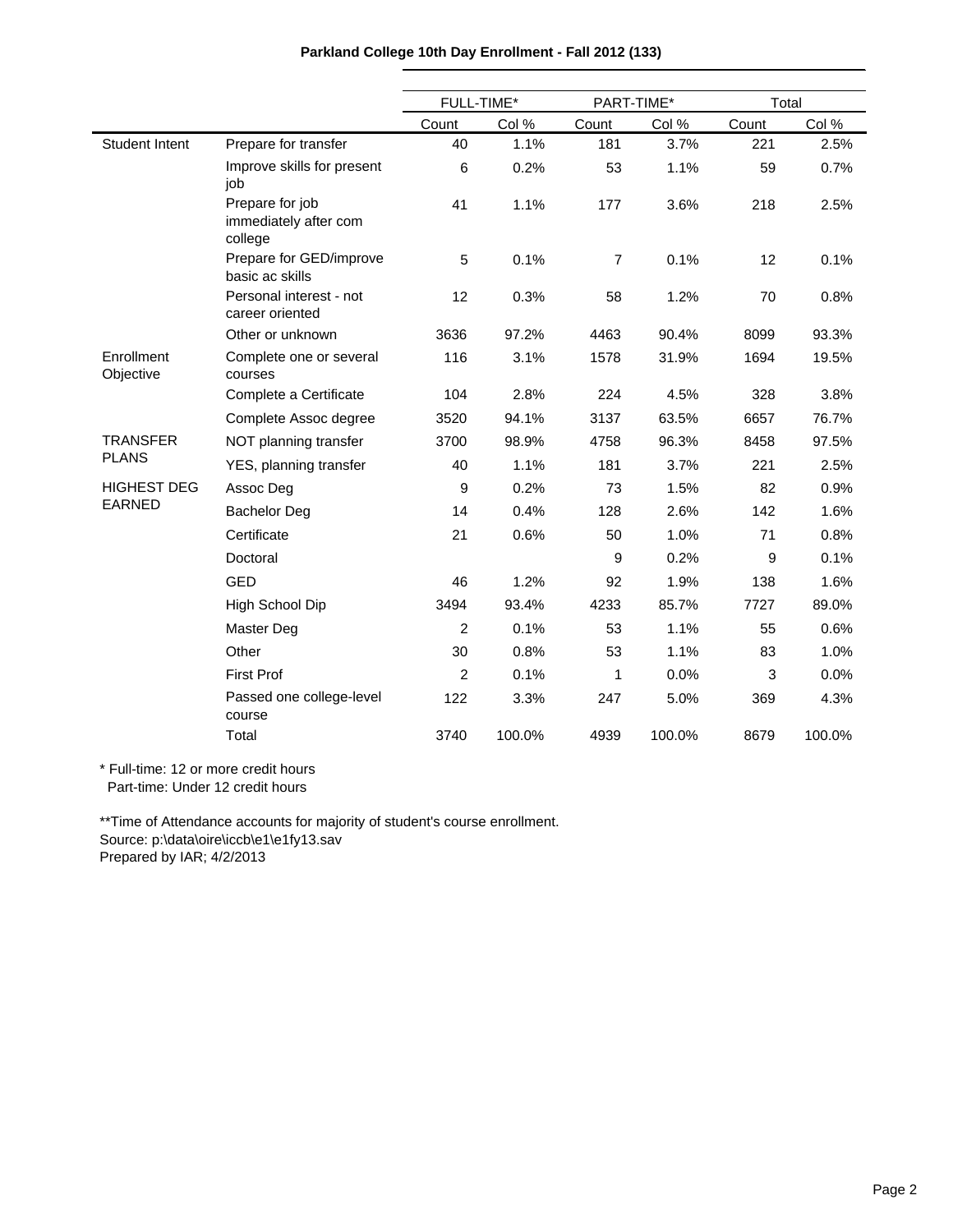|                                   |                              | FULL-TIME* |        | PART-TIME* |        | Total |        |
|-----------------------------------|------------------------------|------------|--------|------------|--------|-------|--------|
|                                   |                              | Count      | Col %  | Count      | Col %  | Count | Col %  |
| <b>ATHLETIC</b>                   | Total                        | 3740       | 100.0% | 4939       | 100.0% | 8679  | 100.0% |
| <b>AID</b>                        | No Financial<br>Assistance   | 3577       | 95.6%  | 4931       | 99.8%  | 8508  | 98.0%  |
|                                   | Scholarship Athlete          | 163        | 4.4%   | 8          | 0.2%   | 171   | 2.0%   |
| <b>SPORT</b><br><b>W/ATHLETIC</b> | Not a Scholarship<br>Athlete | 3577       | 95.6%  | 4931       | 99.8%  | 8508  | 98.0%  |
| <b>AID</b>                        | Basketball                   | 27         | 0.7%   | 1          | 0.0%   | 28    | 0.3%   |
|                                   | Baseball (not soft)          | 35         | 0.9%   |            |        | 35    | 0.4%   |
|                                   | All other sports             | 101        | 2.7%   | 7          | 0.1%   | 108   | 1.2%   |
|                                   | Total                        | 3740       | 100.0% | 4939       | 100.0% | 8679  | 100.0% |

Source: p:\data\oire\iccb\e1\e1fy13.sav Prepared by IAR; 4/2/2013

## **Parkland College 10th Day Enrollment - Fall 2012 (133)**

|        |               | FULL-TIME*              |       | PART-TIME*              |       | Total          |       |
|--------|---------------|-------------------------|-------|-------------------------|-------|----------------|-------|
|        |               | Count                   | Col % | Count                   | Col % | Count          | Col % |
| County | Adams         | $\overline{7}$          | 0.2%  | 8                       | 0.2%  | 15             | 0.2%  |
|        | Alexander     | $\overline{c}$          | 0.1%  |                         |       | $\overline{c}$ | 0.0%  |
|        | Bond          | $\overline{\mathbf{4}}$ | 0.1%  | $\mathbf{1}$            | 0.0%  | 5              | 0.1%  |
|        | Boone         | 1                       | 0.0%  |                         |       | $\mathbf{1}$   | 0.0%  |
|        | <b>Brown</b>  |                         |       | 1                       | 0.0%  | 1              | 0.0%  |
|        | <b>Bureau</b> | 6                       | 0.2%  | $\mathbf{1}$            | 0.0%  | $\overline{7}$ | 0.1%  |
|        | Calhoun       | $\overline{c}$          | 0.1%  |                         |       | $\overline{c}$ | 0.0%  |
|        | Carroll       | 1                       | 0.0%  | 1                       | 0.0%  | $\overline{c}$ | 0.0%  |
|        | Cass          | $\overline{c}$          | 0.1%  | 3                       | 0.1%  | 5              | 0.1%  |
|        | Champaign     | 1791                    | 47.9% | 2955                    | 59.8% | 4746           | 54.7% |
|        | Christian     | 3                       | 0.1%  | 6                       | 0.1%  | 9              | 0.1%  |
|        | Clark         | $\overline{c}$          | 0.1%  | $\overline{7}$          | 0.1%  | 9              | 0.1%  |
|        | Clay          | $\overline{c}$          | 0.1%  |                         |       | $\overline{c}$ | 0.0%  |
|        | Clinton       | 1                       | 0.0%  | 1                       | 0.0%  | $\overline{c}$ | 0.0%  |
|        | Coles         | 17                      | 0.5%  | 31                      | 0.6%  | 48             | 0.6%  |
|        | Cook          | 433                     | 11.6% | 367                     | 7.4%  | 800            | 9.2%  |
|        | Crawford      | 5                       | 0.1%  | $\overline{\mathbf{4}}$ | 0.1%  | 9              | 0.1%  |
|        | Cumberland    | $\overline{c}$          | 0.1%  | 4                       | 0.1%  | 6              | 0.1%  |
|        | De Kalb       | 6                       | 0.2%  | 3                       | 0.1%  | 9              | 0.1%  |
|        | De Witt       | 43                      | 1.1%  | 64                      | 1.3%  | 107            | 1.2%  |
|        | Douglas       | 155                     | 4.1%  | 182                     | 3.7%  | 337            | 3.9%  |
|        | Du Page       | 34                      | 0.9%  | 58                      | 1.2%  | 92             | 1.1%  |
|        | Edgar         | 22                      | 0.6%  | 18                      | 0.4%  | 40             | 0.5%  |
|        | Edwards       |                         |       | $\mathbf{1}$            | 0.0%  | $\mathbf{1}$   | 0.0%  |
|        | Effingham     | 11                      | 0.3%  | 15                      | 0.3%  | 26             | 0.3%  |
|        | Fayette       | 1                       | 0.0%  | 1                       | 0.0%  | $\overline{c}$ | 0.0%  |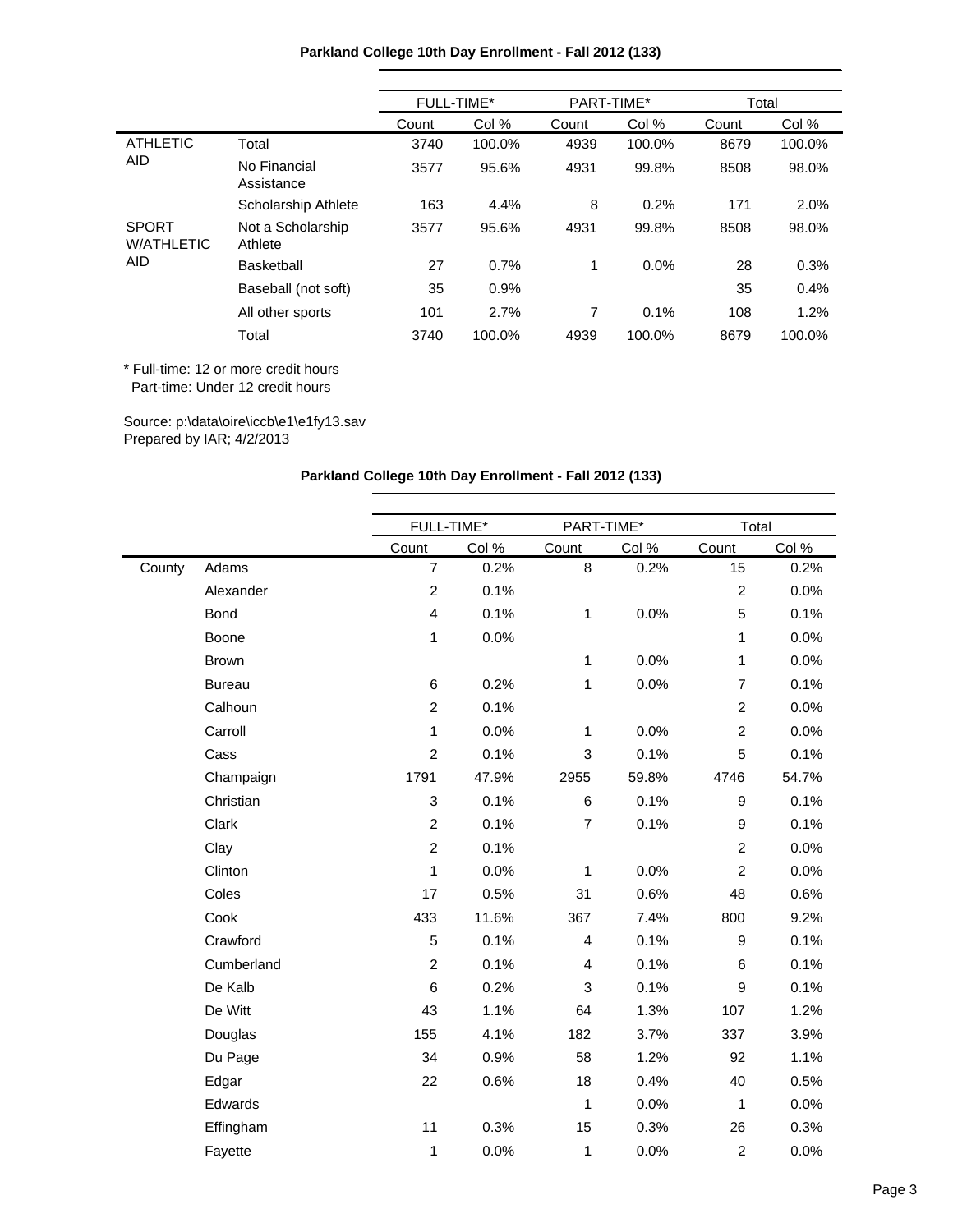| Parkland College 10th Day Enrollment - Fall 2012 (133) |  |  |  |  |  |
|--------------------------------------------------------|--|--|--|--|--|
|--------------------------------------------------------|--|--|--|--|--|

|            |                           | FULL-TIME* | PART-TIME*       |       | Total          |       |
|------------|---------------------------|------------|------------------|-------|----------------|-------|
|            | Count                     | Col %      | Count            | Col % | Count          | Col % |
| Ford       | 126                       | 3.4%       | 148              | 3.0%  | 274            | 3.2%  |
| Franklin   |                           |            | 1                | 0.0%  | 1              | 0.0%  |
| Fulton     | $\mathbf{1}$              | 0.0%       | 1                | 0.0%  | $\overline{c}$ | 0.0%  |
| Gallatin   | $\mathbf{1}$              | 0.0%       | 1                | 0.0%  | $\overline{c}$ | 0.0%  |
| Greene     | $\overline{4}$            | 0.1%       | 1                | 0.0%  | 5              | 0.1%  |
| Grundy     | 10                        | 0.3%       | $\sqrt{5}$       | 0.1%  | 15             | 0.2%  |
| Hancock    |                           |            | 3                | 0.1%  | 3              | 0.0%  |
| Henderson  | $\mathbf{1}$              | 0.0%       |                  |       | 1              | 0.0%  |
| Henry      | 10                        | 0.3%       | 3                | 0.1%  | 13             | 0.1%  |
| Iroquois   | 93                        | 2.5%       | 92               | 1.9%  | 185            | 2.1%  |
| Jackson    | $\,6$                     | 0.2%       |                  |       | 6              | 0.1%  |
| Jasper     | 1                         | 0.0%       | $\sqrt{3}$       | 0.1%  | 4              | 0.0%  |
| Jefferson  | $\ensuremath{\mathsf{3}}$ | 0.1%       |                  |       | 3              | 0.0%  |
| Jersey     | $\overline{c}$            | 0.1%       | 1                | 0.0%  | 3              | 0.0%  |
| Jo Daviess |                           |            | $\overline{2}$   | 0.0%  | $\overline{c}$ | 0.0%  |
| Johnson    | $\overline{c}$            | 0.1%       |                  |       | $\overline{c}$ | 0.0%  |
| Kane       | 8                         | 0.2%       | 14               | 0.3%  | 22             | 0.3%  |
| Kankakee   | 18                        | 0.5%       | 16               | 0.3%  | 34             | 0.4%  |
| Kendall    | $\boldsymbol{2}$          | 0.1%       | $\overline{2}$   | 0.0%  | 4              | 0.0%  |
| Knox       | $\boldsymbol{2}$          | 0.1%       | $\overline{c}$   | 0.0%  | 4              | 0.0%  |
| Lake       | 35                        | 0.9%       | 31               | 0.6%  | 66             | 0.8%  |
| La Salle   | $\boldsymbol{9}$          | 0.2%       | $\sqrt{5}$       | 0.1%  | 14             | 0.2%  |
| Lee        |                           |            | 3                | 0.1%  | 3              | 0.0%  |
| Livingston | 52                        | 1.4%       | 69               | 1.4%  | 121            | 1.4%  |
| Logan      | 10                        | 0.3%       | 3                | 0.1%  | 13             | 0.1%  |
| McDonough  | $\boldsymbol{2}$          | 0.1%       | $\,6$            | 0.1%  | $\bf 8$        | 0.1%  |
| McHenry    | 10                        | 0.3%       | 10               | 0.2%  | 20             | 0.2%  |
| McLean     | 91                        | 2.4%       | 131              | 2.7%  | 222            | 2.6%  |
| Macon      | 46                        | 1.2%       | 43               | 0.9%  | 89             | 1.0%  |
| Macoupin   | $\mathbf{1}$              | 0.0%       | $\overline{2}$   | 0.0%  | 3              | 0.0%  |
| Madison    | $\mathbf 5$               | 0.1%       | 5                | 0.1%  | $10$           | 0.1%  |
| Marion     | $\overline{c}$            | 0.1%       |                  |       | $\overline{c}$ | 0.0%  |
| Mason      | $\ensuremath{\mathsf{3}}$ | 0.1%       | 4                | 0.1%  | $\overline{7}$ | 0.1%  |
| Menard     | 1                         | 0.0%       | 4                | 0.1%  | 5              | 0.1%  |
| Mercer     | $\ensuremath{\mathsf{3}}$ | 0.1%       | $\overline{c}$   | 0.0%  | 5              | 0.1%  |
| Monroe     | 1                         | 0.0%       | $\boldsymbol{2}$ | 0.0%  | 3              | 0.0%  |
| Montgomery | $\ensuremath{\mathsf{3}}$ | 0.1%       | 1                | 0.0%  | 4              | 0.0%  |
| Morgan     | $\mathbf 5$               | 0.1%       | 1                | 0.0%  | 6              | 0.1%  |
| Moultrie   | $\bf8$                    | 0.2%       | 8                | 0.2%  | 16             | 0.2%  |
| Ogle       | 1                         | 0.0%       | $\overline{c}$   | 0.0%  | 3              | 0.0%  |
| Peoria     | 10                        | 0.3%       | 10               | 0.2%  | 20             | 0.2%  |
| Piatt      | 159                       | 4.3%       | 230              | 4.7%  | 389            | 4.5%  |
| Pike       | $\boldsymbol{2}$          | 0.1%       | 1                | 0.0%  | 3              | 0.0%  |
|            |                           |            |                  | 0.0%  |                | 0.0%  |
| Pope       |                           |            | 1                |       | 1              |       |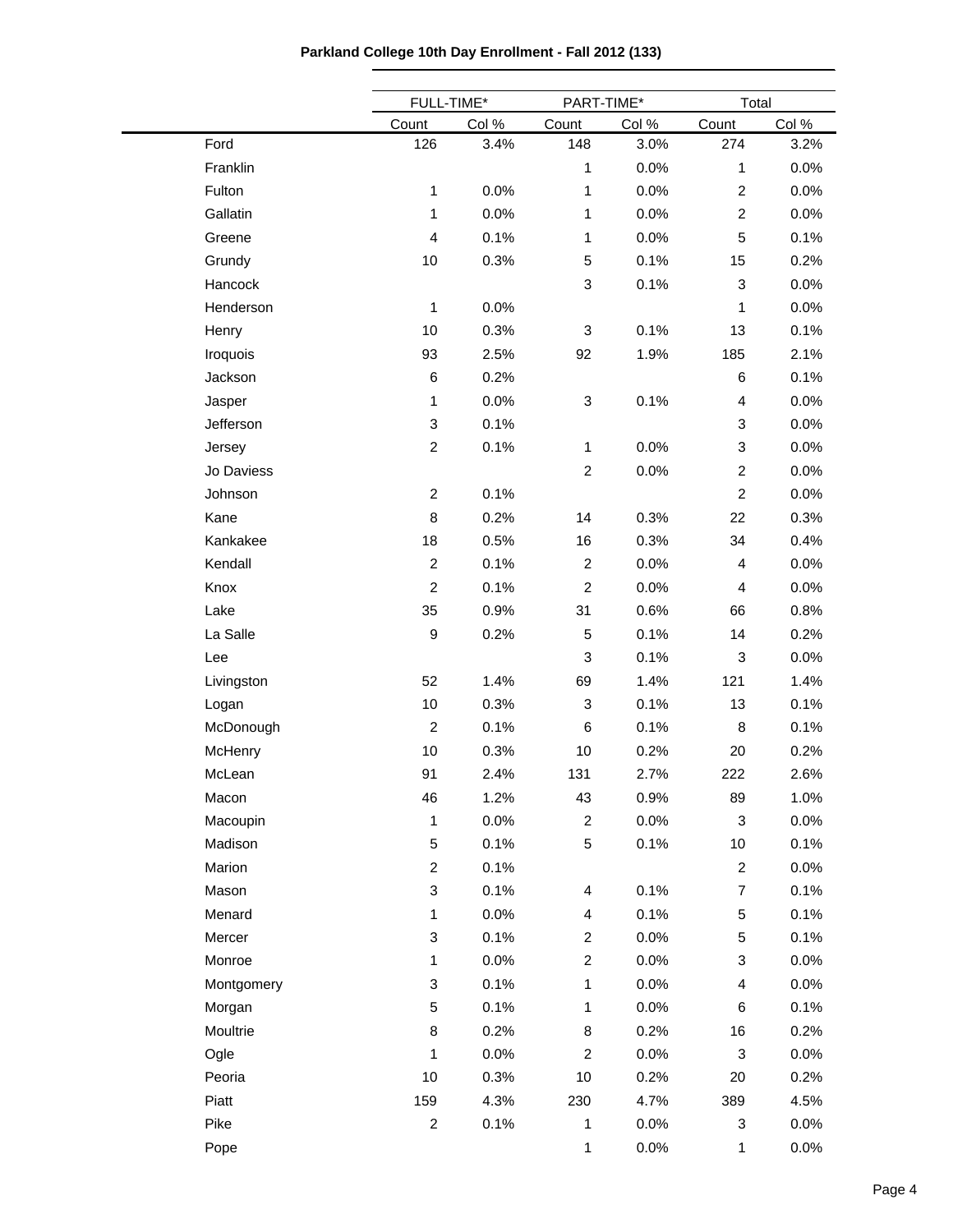|                         | FULL-TIME*     |        | PART-TIME*     |        | Total          |        |  |
|-------------------------|----------------|--------|----------------|--------|----------------|--------|--|
|                         | Count          | Col %  | Count          | Col %  | Count          | Col %  |  |
| Putnam                  | 1              | 0.0%   |                |        | $\mathbf{1}$   | 0.0%   |  |
| Randolph                |                |        | 3              | 0.1%   | 3              | 0.0%   |  |
| Richland                | $\overline{c}$ | 0.1%   |                |        | $\overline{c}$ | 0.0%   |  |
| Rock Island             | 4              | 0.1%   | 5              | 0.1%   | $\mathsf g$    | 0.1%   |  |
| St. Clair               | 3              | 0.1%   | $\overline{7}$ | 0.1%   | 10             | 0.1%   |  |
| Saline                  |                |        | 1              | 0.0%   | 1              | 0.0%   |  |
| Sangamon                | 18             | 0.5%   | 19             | 0.4%   | 37             | 0.4%   |  |
| Schuyler                | 1              | 0.0%   |                |        | 1              | 0.0%   |  |
| Shelby                  | 5              | 0.1%   | 4              | 0.1%   | 9              | 0.1%   |  |
| <b>Stark</b>            | 1              | 0.0%   |                |        | 1              | 0.0%   |  |
| Stephenson              | 4              | 0.1%   |                |        | 4              | 0.0%   |  |
| Tazewell                | 6              | 0.2%   | 8              | 0.2%   | 14             | 0.2%   |  |
| Vermilion               | 78             | 2.1%   | 94             | 1.9%   | 172            | 2.0%   |  |
| Warren                  |                |        | $\overline{2}$ | 0.0%   | $\overline{c}$ | 0.0%   |  |
| Washington              | 1              | 0.0%   |                |        | 1              | 0.0%   |  |
| Wayne                   |                |        | 1              | 0.0%   | 1              | 0.0%   |  |
| White                   |                |        | 1              | 0.0%   | 1              | 0.0%   |  |
| Whiteside               | 3              | 0.1%   | $\overline{2}$ | 0.0%   | 5              | 0.1%   |  |
| Will                    | 41             | 1.1%   | 38             | 0.8%   | 79             | 0.9%   |  |
| Williamson              | 5              | 0.1%   | 1              | 0.0%   | $\,6$          | 0.1%   |  |
| Winnebago               | 5              | 0.1%   | 3              | 0.1%   | 8              | 0.1%   |  |
| Woodford                | 9              | 0.2%   | 7              | 0.1%   | 16             | 0.2%   |  |
| Correct/OOState/Foreign | 251            | 6.7%   | 142            | 2.9%   | 393            | 4.5%   |  |
| Total                   | 3740           | 100.0% | 4939           | 100.0% | 8679           | 100.0% |  |
|                         |                |        |                |        |                |        |  |

**Parkland College 10th Day Enrollment - Fall 2012 (133)**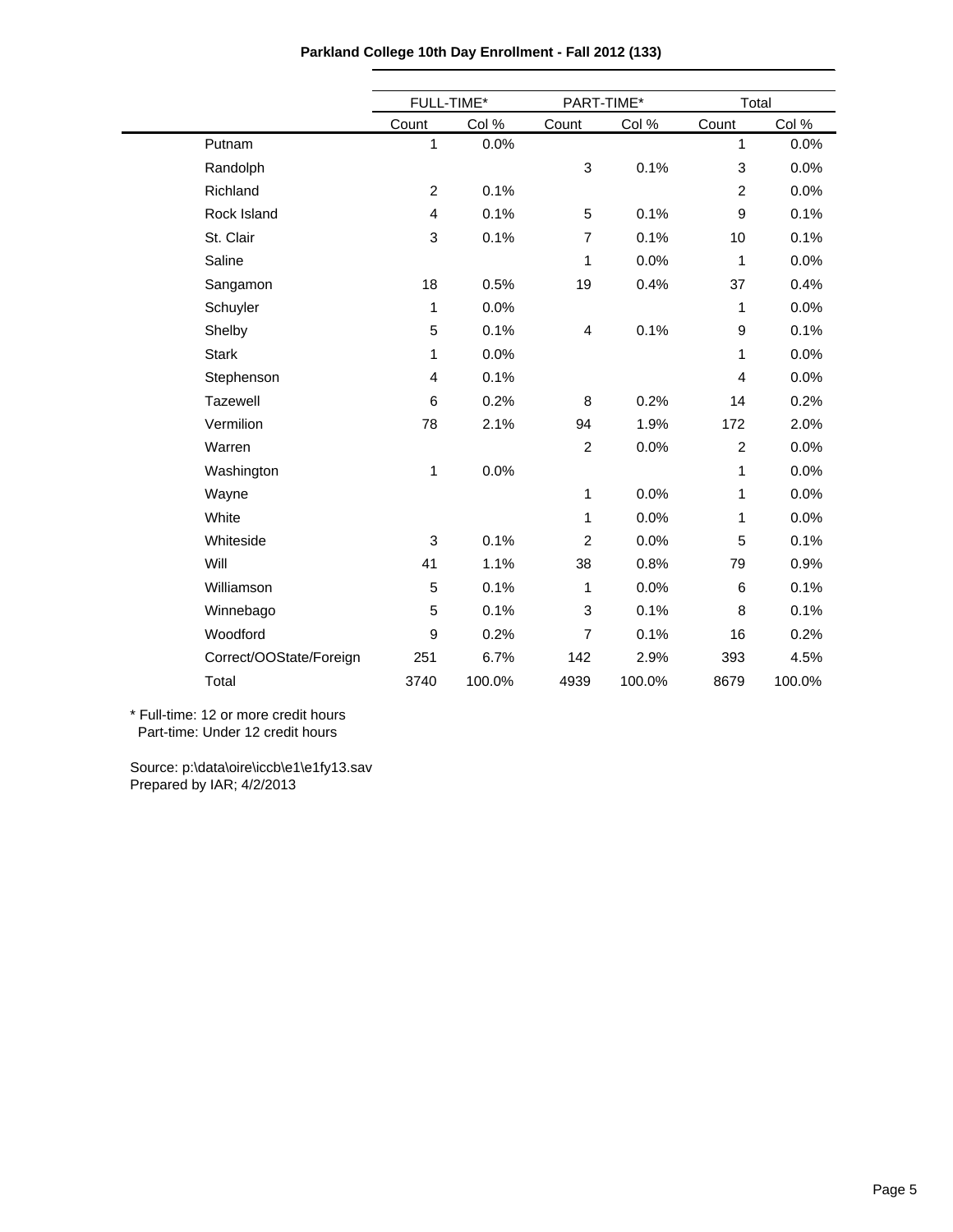|                                 |                              | FULL-TIME*     |        | PART-TIME*     |        | Total          |        |
|---------------------------------|------------------------------|----------------|--------|----------------|--------|----------------|--------|
|                                 |                              | Count          | Col %  | Count          | Col %  | Count          | Col %  |
| Out-of-                         | Total                        | 962            | 100.0% | 864            | 100.0% | 1826           | 100.0% |
| <b>District</b>                 | Kaskaskia Coll               | 6              | 0.6%   | 1              | 0.1%   | 7              | 0.4%   |
|                                 | Coll of DuPage               | 36             | 3.7%   | 62             | 7.2%   | 98             | 5.4%   |
|                                 | <b>Black Hawk Coll</b>       | 17             | 1.8%   | 5              | 0.6%   | 22             | 1.2%   |
|                                 | <b>Triton Coll</b>           | 18             | 1.9%   | 25             | 2.9%   | 43             | 2.4%   |
|                                 | Sauk Valley Comm Coll        | 5              | 0.5%   | 5              | 0.6%   | 10             | 0.5%   |
|                                 | Danville Area Comm Coll      | 77             | 8.0%   | 93             | 10.8%  | 170            | 9.3%   |
|                                 | City Coll of Chicago         | 223            | 23.2%  | 165            | 19.1%  | 388            | 21.2%  |
|                                 | Elgin Comm College           | 12             | 1.2%   | 19             | 2.2%   | 31             | 1.7%   |
|                                 | South Surburban Coll         | 23             | 2.4%   | $\overline{7}$ | 0.8%   | 30             | 1.6%   |
|                                 | Rock Valley Coll             | 5              | 0.5%   | 4              | 0.5%   | 9              | 0.5%   |
|                                 | William Rainey Harper Col    | 15             | 1.6%   | 22             | 2.5%   | 37             | 2.0%   |
|                                 | Il Valley Comm Coll          | 16             | 1.7%   | 9              | 1.0%   | 25             | 1.4%   |
|                                 | Il Central Coll              | 16             | 1.7%   | 18             | 2.1%   | 34             | 1.9%   |
|                                 | Prairie State Coll           | 36             | 3.7%   | 28             | 3.2%   | 64             | 3.5%   |
|                                 | Waubonsee Comm Coll          | 12             | 1.2%   | 11             | 1.3%   | 23             | 1.3%   |
|                                 | Lake Land Coll               | 44             | 4.6%   | 62             | 7.2%   | 106            | 5.8%   |
|                                 | Carl Sandburg Coll           | 34             | 3.5%   | 27             | 3.1%   | 61             | 3.3%   |
|                                 | <b>Highland Coomm Coll</b>   | $\overline{7}$ | 0.7%   | 1              | 0.1%   | 8              | 0.4%   |
|                                 | Kankakee Comm Coll           | 55             | 5.7%   | 42             | 4.9%   | 97             | 5.3%   |
|                                 | Rend Lake Coll               | 3              | 0.3%   |                |        | 3              | 0.2%   |
|                                 | <b>Belleville Area Coll</b>  | 4              | 0.4%   | 5              | 0.6%   | 9              | 0.5%   |
|                                 | Kishwaukee Coll              | 1              | 0.1%   | 1              | 0.1%   | $\overline{c}$ | 0.1%   |
|                                 | Moraine Valley Comm Coll     | 26             | 2.7%   | 27             | 3.1%   | 53             | 2.9%   |
|                                 | Joliet Junior Coll           | 26             | 2.7%   | 26             | 3.0%   | 52             | 2.8%   |
|                                 | Lincoln Land Comm Coll       | 27             | 2.8%   | 22             | 2.5%   | 49             | 2.7%   |
|                                 | Morton College               | 9              | 0.9%   | 8              | 0.9%   | 17             | 0.9%   |
|                                 | McHenry County Coll          | 6              | 0.6%   | 4              | 0.5%   | 10             | 0.5%   |
|                                 | Il Eastern Comm Coll         | 9              | 0.9%   | 6              | 0.7%   | 15             | 0.8%   |
|                                 | John A Logan Coll            | 6              | 0.6%   |                |        | 6              | 0.3%   |
|                                 | Shawnee Comm Coll            | $\overline{c}$ | 0.2%   |                |        | 2              | 0.1%   |
|                                 | Coll of Lake County          | 24             | 2.5%   | 20             | 2.3%   | 44             | 2.4%   |
|                                 | Southeastern II Coll         |                |        | 1              | 0.1%   | 1              | 0.1%   |
|                                 | Spoon River Coll             | 3              | 0.3%   | 5              | 0.6%   | 8              | 0.4%   |
|                                 | Oakton College               | 24             | 2.5%   | 21             | 2.4%   | 45             | 2.5%   |
|                                 | Lewis & Clark Comm Coll      | 6              | 0.6%   | 8              | 0.9%   | 14             | 0.8%   |
|                                 | <b>Richland Comm Coll</b>    | 43             | 4.5%   | 50             | 5.8%   | 93             | 5.1%   |
|                                 | John Wood Comm Coll          | 4              | 0.4%   | 3              | 0.3%   | $\overline{7}$ | 0.4%   |
|                                 | <b>Heartland Comm Coll</b>   | 82             | 8.5%   | 51             | 5.9%   | 133            | 7.3%   |
| <b>District</b><br>Instructiona | Not shared/not<br>chargeback | 3674           | 98.2%  | 4677           | 94.7%  | 8351           | 96.2%  |
|                                 | Shared from another coll     | 19             | 0.5%   | 244            | 4.9%   | 263            | 3.0%   |
| Arrangeme<br>nt                 | Chargeback                   | 47             | 1.3%   | 18             | 0.4%   | 65             | 0.7%   |
|                                 | Total                        | 3740           | 100.0% | 4939           | 100.0% | 8679           | 100.0% |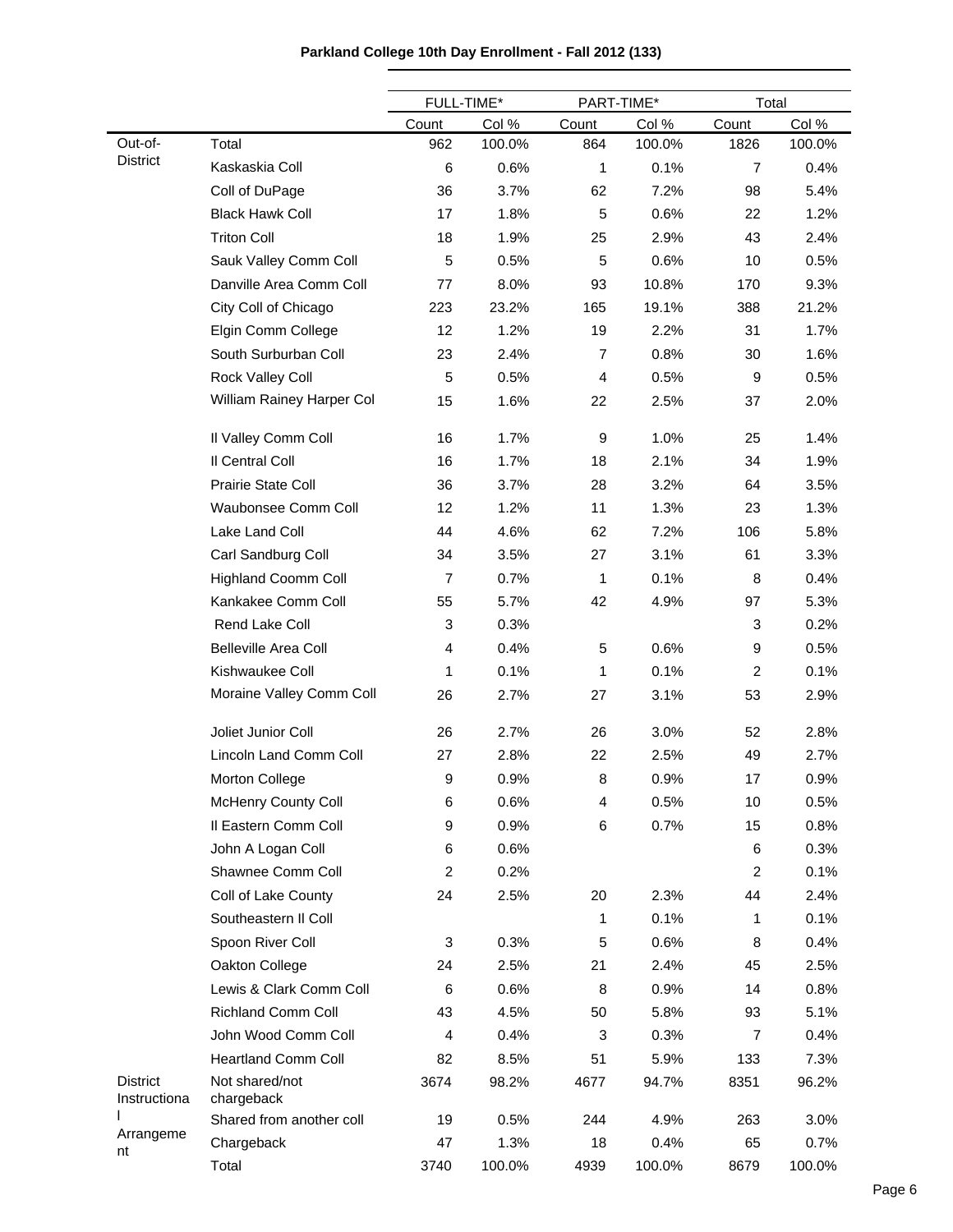#### Source: p:\data\oire\iccb\e1\e1fy13.sav Prepared by IAR; 4/2/2013

|       |                | FULL-TIME*     |        | PART-TIME*     |        | Total          |        |  |
|-------|----------------|----------------|--------|----------------|--------|----------------|--------|--|
|       |                | Count          | Col %  | Count          | Col %  | Count          | Col %  |  |
| State | Not Reported   |                |        | $\mathbf{1}$   | 0.0%   | $\mathbf{1}$   | 0.0%   |  |
|       | Arizona        | $\mathbf{1}$   | 0.0%   |                |        | $\mathbf{1}$   | 0.0%   |  |
|       | California     | 6              | 0.2%   | 8              | 0.2%   | 14             | 0.2%   |  |
|       | Colorado       | $\overline{2}$ | 0.1%   | 3              | 0.1%   | 5              | 0.1%   |  |
|       | Connecticut    | $\mathbf{1}$   | 0.0%   |                |        | 1              | 0.0%   |  |
|       | Florida        | 4              | 0.1%   | 3              | 0.1%   | $\overline{7}$ | 0.1%   |  |
|       | Georgia        | 1              | 0.0%   | 5              | 0.1%   | 6              | 0.1%   |  |
|       | Illinois       | 3468           | 92.7%  | 4776           | 96.7%  | 8244           | 95.0%  |  |
|       | Indiana        | 36             | 1.0%   | 12             | 0.2%   | 48             | 0.6%   |  |
|       | lowa           | 1              | 0.0%   | 4              | 0.1%   | 5              | 0.1%   |  |
|       | Kansas         |                |        | 2              | 0.0%   | $\overline{2}$ | 0.0%   |  |
|       | Kentucky       | $\overline{2}$ | 0.1%   | $\overline{2}$ | 0.0%   | 4              | 0.0%   |  |
|       | Maine          | $\mathbf{1}$   | 0.0%   |                |        | 1              | 0.0%   |  |
|       | Maryland       | 1              | 0.0%   | $\mathbf{1}$   | 0.0%   | $\overline{2}$ | 0.0%   |  |
|       | Massachusetts  | 1              | 0.0%   | $\mathbf{1}$   | 0.0%   | $\overline{2}$ | 0.0%   |  |
|       | Michigan       | 5              | 0.1%   | 5              | 0.1%   | 10             | 0.1%   |  |
|       | Minnesota      | $\mathbf{1}$   | 0.0%   | $\mathbf{1}$   | 0.0%   | 2              | 0.0%   |  |
|       | Missouri       | $\overline{2}$ | 0.1%   | 5              | 0.1%   | $\overline{7}$ | 0.1%   |  |
|       | Nevada         | $\mathbf{1}$   | 0.0%   |                |        | 1              | 0.0%   |  |
|       | New Jersey     | 5              | 0.1%   | 3              | 0.1%   | 8              | 0.1%   |  |
|       | New Mexico     |                |        | $\mathbf{1}$   | 0.0%   | 1              | 0.0%   |  |
|       | New York       | 3              | 0.1%   | $\mathbf{1}$   | 0.0%   | $\overline{4}$ | 0.0%   |  |
|       | North Carolina | 1              | 0.0%   |                |        | 1              | 0.0%   |  |
|       | Ohio           | $\overline{7}$ | 0.2%   | $\overline{2}$ | 0.0%   | 9              | 0.1%   |  |
|       | Pennsylvania   | 3              | 0.1%   |                |        | 3              | 0.0%   |  |
|       | Tennessee      | 1              | 0.0%   | $\mathbf{1}$   | 0.0%   | $\overline{2}$ | 0.0%   |  |
|       | Texas          | 3              | 0.1%   | 5              | 0.1%   | 8              | 0.1%   |  |
|       | Utah           | 1              | 0.0%   |                |        | 1              | 0.0%   |  |
|       | Virginia       | 3              | 0.1%   | $\mathbf{1}$   | 0.0%   | 4              | 0.0%   |  |
|       | Washington     | $\overline{2}$ | 0.1%   | $\mathbf{1}$   | 0.0%   | 3              | 0.0%   |  |
|       | Wisconsin      | $\overline{2}$ | 0.1%   | $\overline{c}$ | 0.0%   | 4              | 0.0%   |  |
|       | Wyoming        |                |        | $\mathbf{1}$   | 0.0%   | $\mathbf 1$    | 0.0%   |  |
|       | Foreign        | 175            | 4.7%   | 92             | 1.9%   | 267            | 3.1%   |  |
|       | Total          | 3740           | 100.0% | 4939           | 100.0% | 8679           | 100.0% |  |

### **Parkland College 10th Day Enrollment - Fall 2012 (133)**

\* Full-time: 12 or more credit hours Part-time: Under 12 credit hours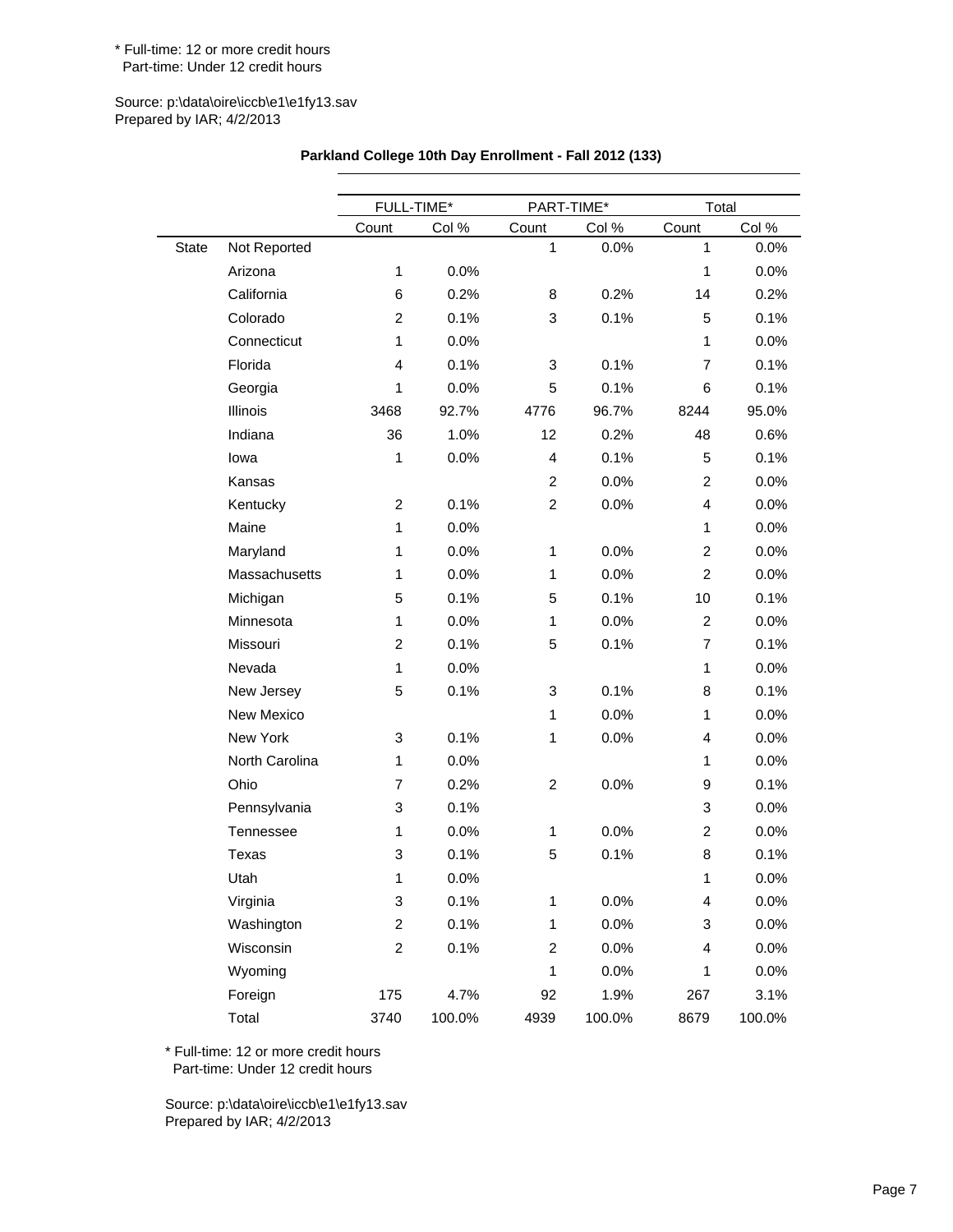**Parkland College 10th Day Enrollment - Fall 2012 (133)**

 $\overline{\phantom{0}}$ 

|                       |              | FULL-TIME*              |        |                           | PART-TIME* |                         | Total  |  |
|-----------------------|--------------|-------------------------|--------|---------------------------|------------|-------------------------|--------|--|
|                       |              | Count                   | Col %  | Count                     | Col %      | Count                   | Col %  |  |
| Student Major Program | Total        | 3740                    | 100.0% | 4939                      | 100.0%     | 8679                    | 100.0% |  |
|                       | <b>B ABG</b> | 3                       | 0.1%   | $\overline{7}$            | 0.1%       | 10                      | 0.1%   |  |
|                       | <b>B ABL</b> | 15                      | 0.4%   | 18                        | 0.4%       | 33                      | 0.4%   |  |
|                       | <b>B ABM</b> | 47                      | 1.3%   | 17                        | 0.3%       | 64                      | 0.7%   |  |
|                       | <b>B ABR</b> | 5                       | 0.1%   | 3                         | 0.1%       | 8                       | 0.1%   |  |
|                       | <b>B ABT</b> | 7                       | 0.2%   | 4                         | 0.1%       | 11                      | 0.1%   |  |
|                       | <b>B ACC</b> | 65                      | 1.7%   | 59                        | 1.2%       | 124                     | 1.4%   |  |
|                       | <b>B AGB</b> | 3                       | 0.1%   | 1                         | 0.0%       | 4                       | 0.0%   |  |
|                       | <b>B CCP</b> | 3                       | 0.1%   |                           |            | 3                       | 0.0%   |  |
|                       | <b>B CSS</b> |                         |        | 1                         | 0.0%       | 1                       | 0.0%   |  |
|                       | <b>B EQM</b> | 12                      | 0.3%   | 4                         | 0.1%       | 16                      | 0.2%   |  |
|                       | <b>B FLD</b> |                         |        | 1                         | 0.0%       | 1                       | 0.0%   |  |
|                       | <b>B</b> GIS |                         |        | $\boldsymbol{2}$          | 0.0%       | $\overline{\mathbf{c}}$ | 0.0%   |  |
|                       | <b>BHIF</b>  | 1                       | 0.0%   | $\,6$                     | 0.1%       | $\overline{7}$          | 0.1%   |  |
|                       | <b>B HIH</b> | 9                       | 0.2%   | 10                        | 0.2%       | 19                      | 0.2%   |  |
|                       | <b>B HIM</b> | $\overline{\mathbf{c}}$ | 0.1%   |                           |            | $\overline{c}$          | 0.0%   |  |
|                       | <b>BHIR</b>  | 18                      | 0.5%   | 11                        | 0.2%       | 29                      | 0.3%   |  |
|                       | <b>B HRC</b> | 3                       | 0.1%   | 1                         | 0.0%       | $\overline{\mathbf{4}}$ | 0.0%   |  |
|                       | <b>B IND</b> | 5                       | 0.1%   | 8                         | 0.2%       | 13                      | 0.1%   |  |
|                       | <b>BINT</b>  | 3                       | 0.1%   | 1                         | 0.0%       | 4                       | 0.0%   |  |
|                       | <b>B MGT</b> | 69                      | 1.8%   | 97                        | 2.0%       | 166                     | 1.9%   |  |
|                       | <b>B MKT</b> | 24                      | 0.6%   | 16                        | 0.3%       | 40                      | 0.5%   |  |
|                       | E ACR        | 39                      | 1.0%   | 21                        | 0.4%       | 60                      | 0.7%   |  |
|                       | E AFT        | 20                      | 0.5%   | 17                        | 0.3%       | 37                      | 0.4%   |  |
|                       | E AMT        | 4                       | 0.1%   | $\ensuremath{\mathsf{3}}$ | 0.1%       | $\overline{7}$          | 0.1%   |  |
|                       | E AUS        | 5                       | 0.1%   | $\boldsymbol{2}$          | 0.0%       | $\overline{7}$          | 0.1%   |  |
|                       | E AUT        | 46                      | 1.2%   | 37                        | 0.7%       | 83                      | 1.0%   |  |
|                       | E BCR        | 4                       | 0.1%   | 3                         | 0.1%       | $\overline{7}$          | 0.1%   |  |
|                       | E CCD        | $\mathbf{1}$            | 0.0%   |                           |            | 1                       | 0.0%   |  |
|                       | E CDB        | 13                      | 0.3%   | 4                         | 0.1%       | 17                      | 0.2%   |  |
|                       | E CDM        | 33                      | 0.9%   | 20                        | 0.4%       | 53                      | 0.6%   |  |
|                       | E CDS        | 5                       | 0.1%   | $\overline{c}$            | 0.0%       | 7                       | 0.1%   |  |
|                       | E CIV        |                         |        | $\overline{c}$            | 0.0%       | $\overline{\mathbf{c}}$ | 0.0%   |  |
|                       | E CMD        |                         |        | 1                         | 0.0%       | 1                       | 0.0%   |  |
|                       | E CNH        | 34                      | 0.9%   | $\overline{c}$            | 0.0%       | 36                      | 0.4%   |  |
|                       | E CTT        | $\overline{c}$          | 0.1%   | $\overline{c}$            | 0.0%       | 4                       | 0.0%   |  |
|                       | E CWC        | $\overline{c}$          | 0.1%   | 1                         | 0.0%       | 3                       | 0.0%   |  |
|                       | E ECS        | 13                      |        | 19                        |            | 32                      | 0.4%   |  |
|                       | E ELP        |                         | 0.3%   | $\overline{7}$            | 0.4%       | $\overline{7}$          |        |  |
|                       |              |                         |        |                           | 0.1%       |                         | 0.1%   |  |
|                       | E ENO        |                         |        | 1                         | 0.0%       | 1                       | 0.0%   |  |
|                       | E ENS        | 155                     | 4.1%   | 71                        | 1.4%       | 226                     | 2.6%   |  |
|                       | E ERW        | $\overline{c}$          | 0.1%   | 2                         | 0.0%       | 4                       | 0.0%   |  |
|                       | E HAC        | 13                      | 0.3%   | 8                         | 0.2%       | 21                      | 0.2%   |  |
|                       | E HVC        | 5                       | 0.1%   | 9                         | 0.2%       | 14                      | 0.2%   |  |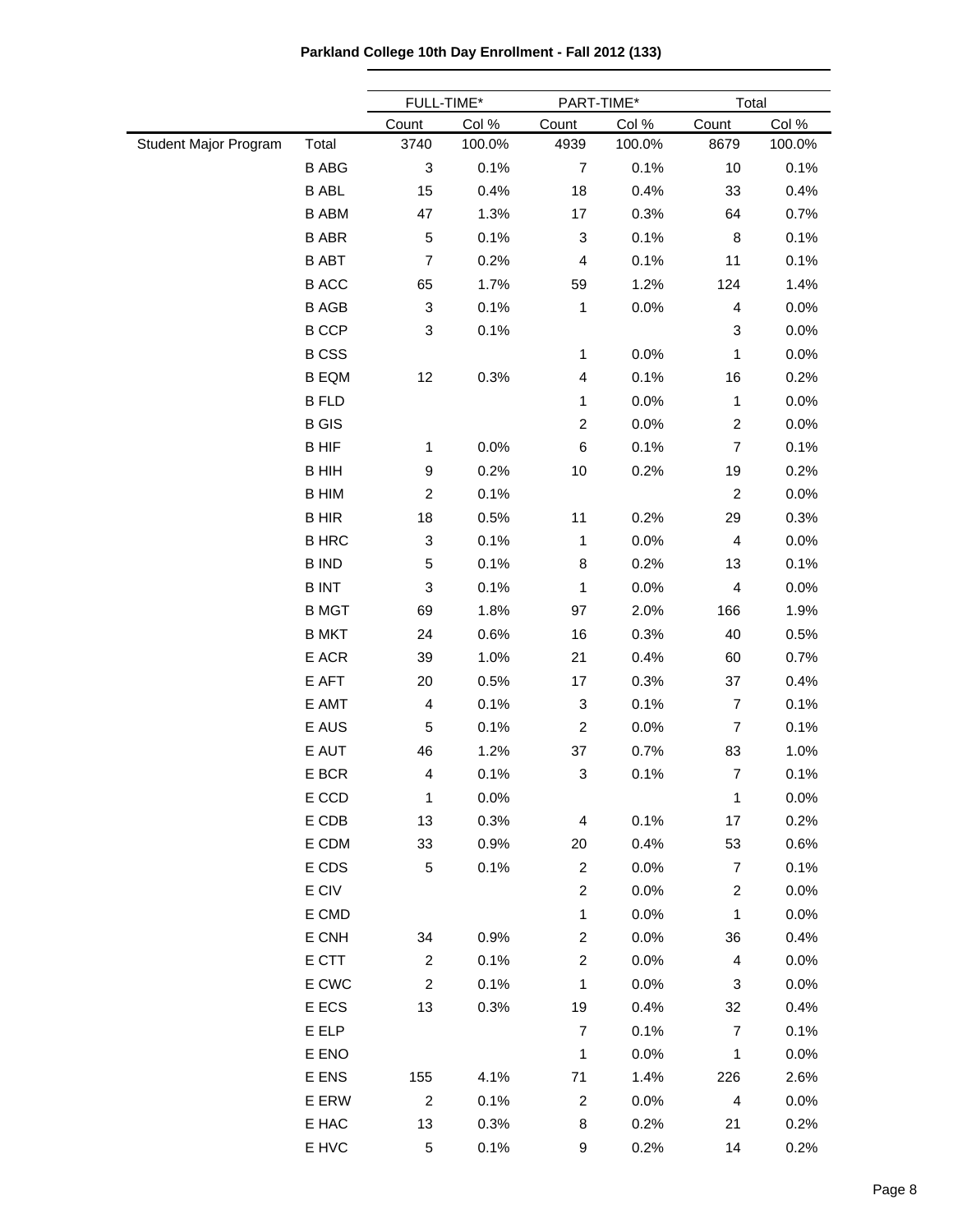**Parkland College 10th Day Enrollment - Fall 2012 (133)**

|              |                     | FULL-TIME*   |                         | PART-TIME*   | Total                   |               |
|--------------|---------------------|--------------|-------------------------|--------------|-------------------------|---------------|
| E IMT        | Count<br>$\sqrt{3}$ | Col%<br>0.1% | Count<br>17             | Col%<br>0.3% | Count<br>20             | Col %<br>0.2% |
| E IRW        |                     |              | $\mathbf 1$             | 0.0%         | $\mathbf{1}$            | 0.0%          |
| E MFG        | 19                  | 0.5%         | 23                      | 0.5%         | 42                      | 0.5%          |
| E MFT        | $\mathbf{1}$        | 0.0%         | 6                       | 0.1%         | $\overline{7}$          | 0.1%          |
| E PET        | 44                  | 1.2%         | 9                       | 0.2%         | 53                      | 0.6%          |
| E SST        | $\,6$               | 0.2%         | 1                       | 0.0%         | $\overline{7}$          | 0.1%          |
| E TAC        |                     |              | 1                       | 0.0%         | $\mathbf{1}$            | 0.0%          |
| F AAD        | 26                  | 0.7%         | 25                      | 0.5%         | 51                      | 0.6%          |
| F AAE        | $\boldsymbol{9}$    | 0.2%         | $\overline{7}$          | 0.1%         | 16                      | 0.2%          |
| F GDS        | 30                  | 0.8%         | 31                      | 0.6%         | 61                      | 0.7%          |
| F MCB        | 20                  | 0.5%         | 13                      | 0.3%         | 33                      | 0.4%          |
| F MCC        | $\overline{7}$      | 0.2%         | 5                       | 0.1%         | 12                      | 0.1%          |
| F MPH        | 15                  | 0.4%         | 11                      | 0.2%         | 26                      | 0.3%          |
| F MSE        | 16                  | 0.4%         | 10                      | 0.2%         | 26                      | 0.3%          |
| F MSP        | 15                  | 0.4%         | 8                       | 0.2%         | 23                      | 0.3%          |
| G DCM        | $\mathbf{1}$        | 0.0%         | 1                       | 0.0%         | $\overline{c}$          | 0.0%          |
| G DHG        | 63                  | 1.7%         |                         |              | 63                      | 0.7%          |
| <b>GDTP</b>  | 3                   | 0.1%         | 5                       | 0.1%         | 8                       | 0.1%          |
| G EMA        |                     |              | 4                       | 0.1%         | 4                       | 0.0%          |
| <b>G EMT</b> | 1                   | 0.0%         | 20                      | 0.4%         | 21                      | 0.2%          |
| G MAS        | 11                  | 0.3%         | 31                      | 0.6%         | 42                      | 0.5%          |
| G MSG        | $\overline{c}$      | 0.1%         | 3                       | 0.1%         | 5                       | 0.1%          |
| <b>G NAS</b> | $\,6$               | 0.2%         | 15                      | 0.3%         | 21                      | 0.2%          |
| <b>G NUR</b> | 42                  | 1.1%         | 163                     | 3.3%         | 205                     | 2.4%          |
| <b>G OTA</b> | 24                  | 0.6%         | 14                      | 0.3%         | 38                      | 0.4%          |
| <b>GRTT</b>  | $\,$ 5 $\,$         | 0.1%         | 30                      | 0.6%         | 35                      | 0.4%          |
| G SUR        | 6                   | 0.2%         | 35                      | 0.7%         | 41                      | 0.5%          |
| <b>G VTT</b> | 45                  | 1.2%         | 17                      | 0.3%         | 62                      | 0.7%          |
| G XRA        | 9                   | 0.2%         | 21                      | 0.4%         | 30                      | 0.3%          |
| <b>GXMR</b>  |                     |              | $\overline{\mathbf{4}}$ | 0.1%         | $\overline{\mathbf{4}}$ | 0.0%          |
| H GAA        | 677                 | 18.1%        | 528                     | 10.7%        | 1205                    | 13.9%         |
| N ASG        | 852                 | 22.8%        | 558                     | 11.3%        | 1410                    | 16.2%         |
| N FTR        | $\,6$               | 0.2%         | 12                      | 0.2%         | 18                      | 0.2%          |
|              | OCCUP<br>175        | 4.7%         | 322                     | 6.5%         | 497                     | 5.7%          |
| S CDA        | $\overline{c}$      | 0.1%         | 6                       | 0.1%         | 8                       | 0.1%          |
| S CHD        | 31                  | 0.8%         | 68                      | 1.4%         | 99                      | 1.1%          |
| S CJS        | 117                 | 3.1%         | 79                      | 1.6%         | 196                     | 2.3%          |
| S FST        | 18                  | 0.5%         | 12                      | 0.2%         | 30                      | 0.3%          |
| S PRO        | 1                   | 0.0%         | 1                       | 0.0%         | $\boldsymbol{2}$        | 0.0%          |
| T ASP        |                     |              | $\boldsymbol{2}$        | 0.0%         | $\overline{c}$          | 0.0%          |
| <b>T CIS</b> |                     |              | 1                       | 0.0%         | $\mathbf{1}$            | 0.0%          |
| T CMS        | 16                  | 0.4%         | 26                      | 0.5%         | 42                      | 0.5%          |
| <b>T CNA</b> | 31                  | 0.8%         | 40                      | 0.8%         | 71                      | 0.8%          |
| T CPL        | 11                  | 0.3%         | 14                      | 0.3%         | 25                      | 0.3%          |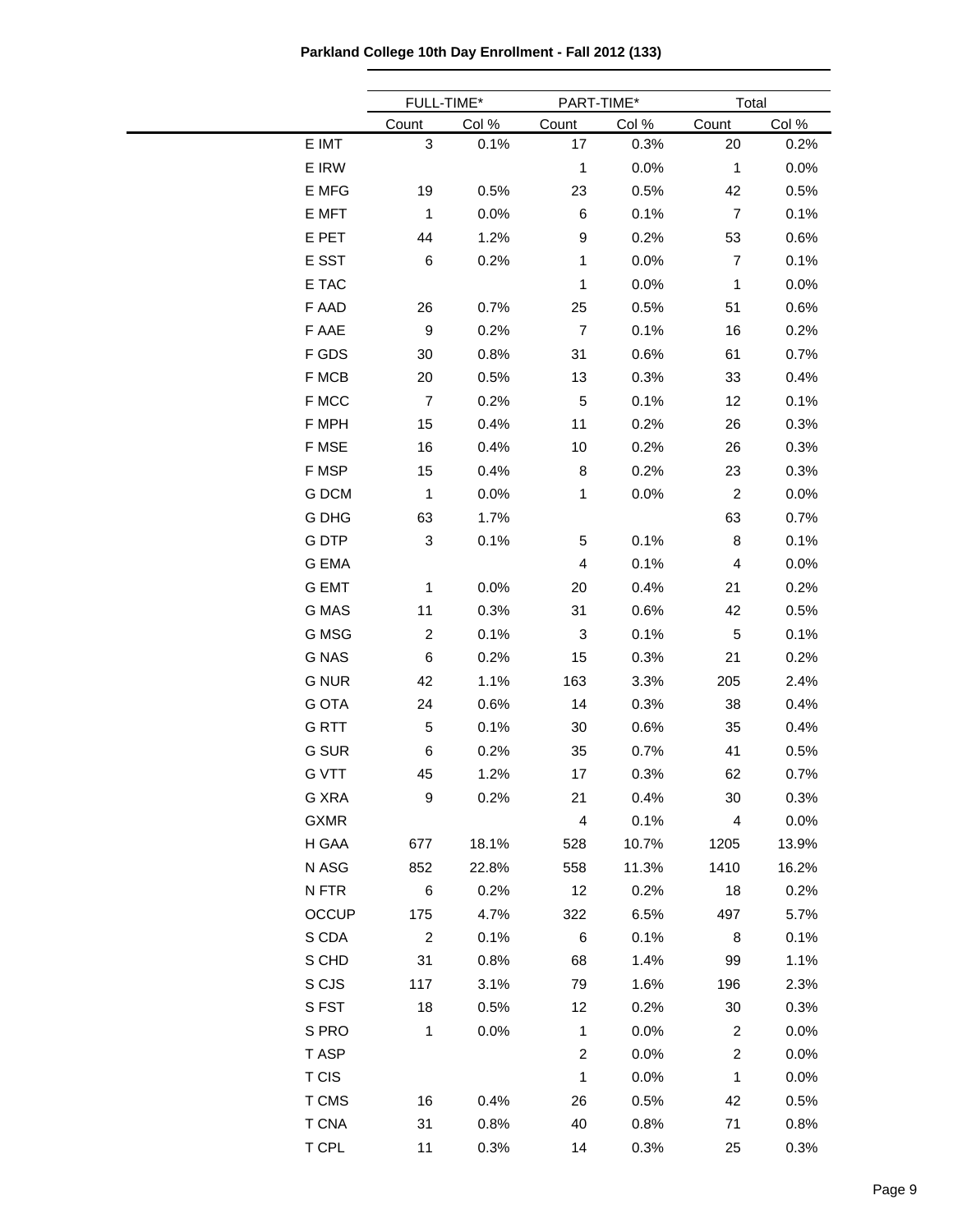**Parkland College 10th Day Enrollment - Fall 2012 (133)**

|             |                               | FULL-TIME*                |        | PART-TIME*              |        | Total          |        |  |
|-------------|-------------------------------|---------------------------|--------|-------------------------|--------|----------------|--------|--|
|             |                               | Count                     | Col %  | Count                   | Col %  | Count          | Col %  |  |
|             | T CSM                         |                           |        | 1                       | 0.0%   | $\mathbf{1}$   | 0.0%   |  |
|             | T DGM                         | 56                        | 1.5%   | 61                      | 1.2%   | 117            | 1.3%   |  |
|             | T IPR                         | $\mathbf{1}$              | 0.0%   | $\overline{\mathbf{4}}$ | 0.1%   | $\mathbf 5$    | 0.1%   |  |
|             | <b>T LIN</b>                  |                           |        | 3                       | 0.1%   | 3              | 0.0%   |  |
|             | T MSN                         | $\mathbf{1}$              | 0.0%   |                         |        | 1              | 0.0%   |  |
|             | T MSO                         |                           |        | $\mathbf 1$             | 0.0%   | 1              | 0.0%   |  |
|             | T NET                         | $\boldsymbol{2}$          | 0.1%   | 4                       | 0.1%   | 6              | 0.1%   |  |
|             | T OCA                         | 34                        | 0.9%   | 44                      | 0.9%   | 78             | 0.9%   |  |
|             | T OCP                         | $\boldsymbol{2}$          | 0.1%   | $\overline{c}$          | 0.0%   | 4              | 0.0%   |  |
|             | T OCT                         |                           |        | $\overline{\mathbf{4}}$ | 0.1%   | 4              | 0.0%   |  |
|             | T OOS                         | $\ensuremath{\mathsf{3}}$ | 0.1%   | 3                       | 0.1%   | 6              | 0.1%   |  |
|             | T VGA                         |                           |        | $\mathbf 1$             | 0.0%   | 1              | 0.0%   |  |
|             | T VGW                         |                           |        | 1                       | 0.0%   | 1              | 0.0%   |  |
|             | T WSM                         |                           |        | 3                       | 0.1%   | 3              | 0.0%   |  |
|             | X CDL                         | 1                         | 0.0%   | 6                       | 0.1%   | $\overline{7}$ | 0.1%   |  |
|             | Y AB3                         | $\mathbf{1}$              | 0.0%   | $\overline{c}$          | 0.0%   | 3              | 0.0%   |  |
|             | Y AB4                         | $\overline{c}$            | 0.1%   | 1                       | 0.0%   | 3              | 0.0%   |  |
|             | Y AS5                         | $\mathbf{1}$              | 0.0%   |                         |        | 1              | 0.0%   |  |
|             | Y AS6                         | $\overline{c}$            | 0.1%   | 4                       | 0.1%   | 6              | 0.1%   |  |
|             | Y EL2                         |                           |        | $\mathbf 1$             | 0.0%   | 1              | 0.0%   |  |
|             | Y EL3                         | $\mathbf{1}$              | 0.0%   | 1                       | 0.0%   | $\overline{c}$ | 0.0%   |  |
|             | Y EL4                         |                           |        | 1                       | 0.0%   | 1              | 0.0%   |  |
|             | Y EL5                         | $\mathbf{1}$              | 0.0%   | $\overline{c}$          | 0.0%   | 3              | 0.0%   |  |
|             | Y GSU                         | 576                       | 15.4%  | 2088                    | 42.3%  | 2664           | 30.7%  |  |
| Degree Type | 1799                          | 175                       | 4.7%   | 322                     | 6.5%   | 497            | 5.7%   |  |
|             | AA                            | 669                       | 17.9%  | 515                     | 10.4%  | 1184           | 13.6%  |  |
|             | AAS                           | 1120                      | 29.9%  | 1076                    | 21.8%  | 2196           | 25.3%  |  |
|             | <b>AES</b>                    | 155                       | 4.1%   | 71                      | 1.4%   | 226            | 2.6%   |  |
|             | AFA                           | 66                        | 1.8%   | 50                      | 1.0%   | 116            | 1.3%   |  |
|             | AGS                           | 576                       | 15.4%  | 2088                    | 42.3%  | 2664           | 30.7%  |  |
|             | ${\sf AS}$                    | 852                       | 22.8%  | 558                     | 11.3%  | 1410           | 16.2%  |  |
|             | $\mathsf{CE}% _{\mathcal{A}}$ | 16                        | 0.4%   | 25                      | 0.5%   | 41             | 0.5%   |  |
|             | <b>CER</b>                    | 111                       | 3.0%   | 234                     | 4.7%   | 345            | 4.0%   |  |
|             | Total                         | 3740                      | 100.0% | 4939                    | 100.0% | 8679           | 100.0% |  |
|             |                               |                           |        |                         |        |                |        |  |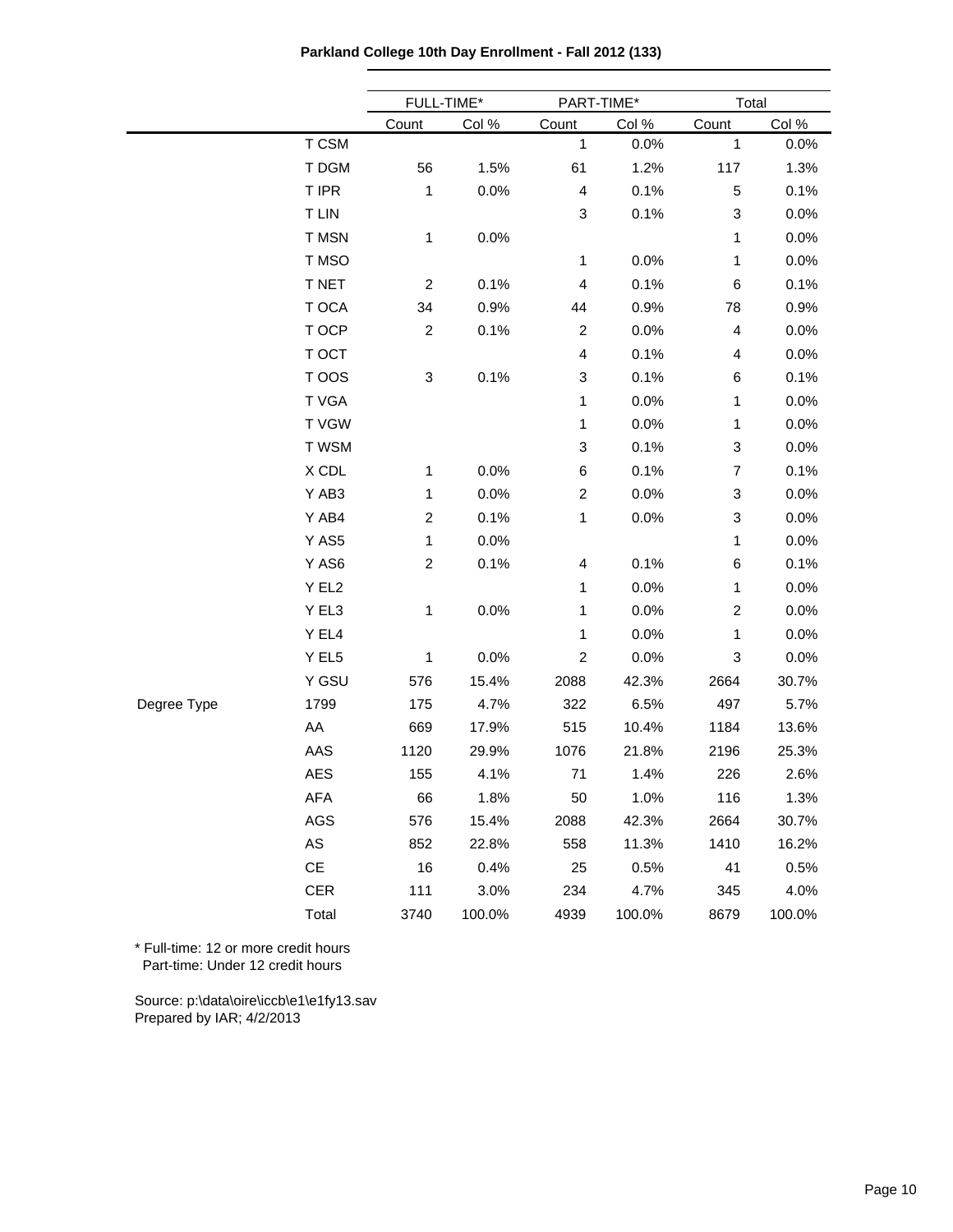|                    |                                                 | FULL-TIME*     |        | PART-TIME*     |        | Total          |        |
|--------------------|-------------------------------------------------|----------------|--------|----------------|--------|----------------|--------|
|                    |                                                 | Count          | Col %  | Count          | Col %  | Count          | Col %  |
| <b>INSTITUTION</b> | Total                                           | 241            | 100.0% | 154            | 100.0% | 395            | 100.0% |
| <b>NAME</b>        | Unknown Institution                             |                |        | 1              | 0.6%   | 1              | 0.3%   |
|                    | <b>Black Hawk College-Quad</b><br><b>Cities</b> | 3              | 1.2%   |                |        | 3              | 0.8%   |
|                    | <b>Bradley University</b>                       | 1              | 0.4%   |                |        | 1              | 0.3%   |
|                    | Carl Sandburg College                           |                |        | 1              | 0.6%   | 1              | 0.3%   |
|                    | <b>Chicago State University</b>                 | 1              | 0.4%   |                |        | 1              | 0.3%   |
|                    | City Colleges of Chicago                        | $\overline{c}$ | 0.8%   | 1              | 0.6%   | 3              | 0.8%   |
|                    | College of DuPage                               | $\overline{7}$ | 2.9%   | 1              | 0.6%   | 8              | 2.0%   |
|                    | College of Lake County                          | 4              | 1.7%   | 3              | 1.9%   | 7              | 1.8%   |
|                    | Danville Area Community<br>College              | $\overline{7}$ | 2.9%   | 20             | 13.0%  | 27             | 6.8%   |
|                    | DePaul University                               | 1              | 0.4%   |                |        | 1              | 0.3%   |
|                    | DeVry Institute of<br>Technology - Lombard      |                |        | 1              | 0.6%   | 1              | 0.3%   |
|                    | <b>Eastern Illinois University</b>              | 4              | 1.7%   | 5              | 3.2%   | 9              | 2.3%   |
|                    | <b>Elgin Community College</b>                  | 1              | 0.4%   |                |        | 1              | 0.3%   |
|                    | Eureka College                                  | 1              | 0.4%   | 1              | 0.6%   | $\overline{c}$ | 0.5%   |
|                    | Harold Washington<br>College (Loop College)     | 3              | 1.2%   |                |        | 3              | 0.8%   |
|                    | Harry S Truman College                          | 1              | 0.4%   |                |        | 1              | 0.3%   |
|                    | <b>Heartland Community</b><br>College           | 12             | 5.0%   | 2              | 1.3%   | 14             | 3.5%   |
|                    | <b>Highland Community</b><br>College            | 3              | 1.2%   |                |        | 3              | 0.8%   |
|                    | Illinois Benedictine<br>College                 |                |        | 1              | 0.6%   | 1              | 0.3%   |
|                    | Illinois Central College                        | 6              | 2.5%   | 1              | 0.6%   | 7              | 1.8%   |
|                    | <b>Illinois State University</b>                | 3              | 1.2%   | 2              | 1.3%   | 5              | 1.3%   |
|                    | <b>Illinois Valley Community</b><br>College     | 1              | 0.4%   | $\overline{c}$ | 1.3%   | 3              | 0.8%   |
|                    | John A. Logan College                           | 3              | 1.2%   | 1              | 0.6%   | 4              | 1.0%   |
|                    | John Wood Community<br>College                  | $\overline{c}$ | 0.8%   |                |        | $\overline{c}$ | 0.5%   |
|                    | Joliet Junior College                           | 9              | 3.7%   | $\overline{4}$ | 2.6%   | 13             | 3.3%   |
|                    | Kankakee Community<br>College                   | 10             | 4.1%   | 6              | 3.9%   | 16             | 4.1%   |
|                    | Kaskaskia College                               | 4              | 1.7%   |                |        | 4              | 1.0%   |
|                    | Kennedy-King College                            | 1              | 0.4%   | 1              | 0.6%   | $\overline{c}$ | 0.5%   |
|                    | Kishwaukee College                              | 4              | 1.7%   | $\overline{c}$ | 1.3%   | 6              | 1.5%   |
|                    | Lake Land College                               | 16             | 6.6%   | 18             | 11.7%  | 34             | 8.6%   |
|                    | <b>Lewis University</b>                         | 1              | 0.4%   |                |        | 1              | 0.3%   |
|                    | Lincoln College                                 | 5              | 2.1%   | 1              | 0.6%   | 6              | 1.5%   |
|                    | <b>Lincoln Land Community</b><br>College        | 6              | 2.5%   | 5              | 3.2%   | 11             | 2.8%   |
|                    | Lincoln Trail College                           | 1              | 0.4%   | 1              | 0.6%   | $\overline{c}$ | 0.5%   |
|                    | Loyola University of<br>Chicago                 | 1              | 0.4%   |                |        | 1              | 0.3%   |
|                    | McKendree College                               |                |        | 1              | 0.6%   | 1              | 0.3%   |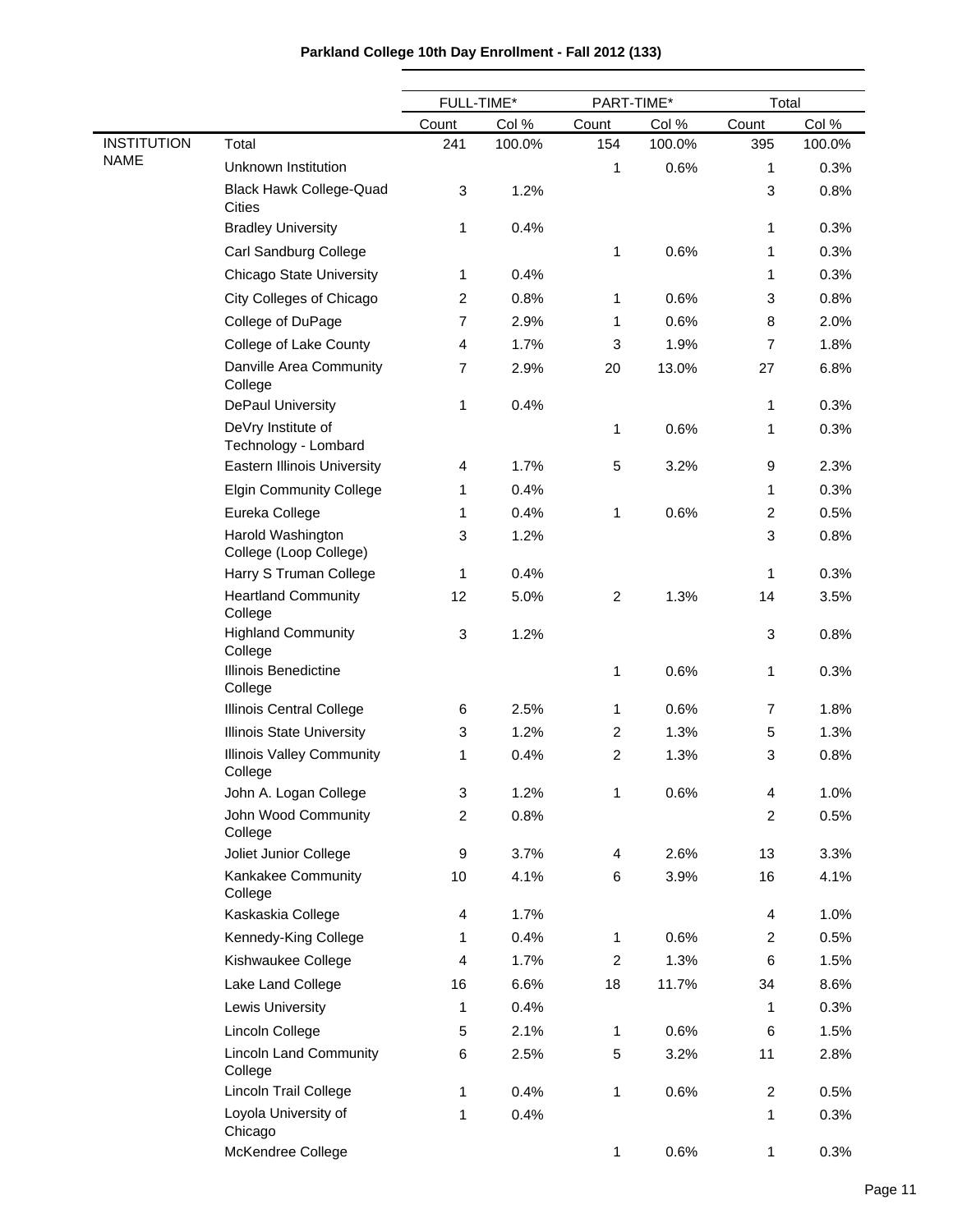| Parkland College 10th Day Enrollment - Fall 2012 (133) |  |  |  |  |  |
|--------------------------------------------------------|--|--|--|--|--|
|--------------------------------------------------------|--|--|--|--|--|

|                    |                                                                 | FULL-TIME*     |        | PART-TIME*     |        | Total          |        |
|--------------------|-----------------------------------------------------------------|----------------|--------|----------------|--------|----------------|--------|
|                    |                                                                 | Count          | Col %  | Count          | Col %  | Count          | Col %  |
|                    | <b>Millikin University</b>                                      | $\overline{2}$ | 0.8%   | 1              | 0.6%   | 3              | 0.8%   |
|                    | Moraine Valley Comm.<br>College                                 | 5              | 2.1%   | 1              | 0.6%   | 6              | 1.5%   |
|                    | North Central College                                           |                |        | 1              | 0.6%   | 1              | 0.3%   |
|                    | Northeastern Illinois<br>University                             | 1              | 0.4%   |                |        | 1              | 0.3%   |
|                    | Northern Illinois University                                    | $\overline{c}$ | 0.8%   | 3              | 1.9%   | 5              | 1.3%   |
|                    | Oakton Community<br>College                                     |                |        | $\overline{c}$ | 1.3%   | $\overline{c}$ | 0.5%   |
|                    | Olive-Harvey College                                            |                |        | $\overline{c}$ | 1.3%   | $\overline{c}$ | 0.5%   |
|                    | Olivet Nazarene College                                         | $\overline{c}$ | 0.8%   |                |        | $\overline{c}$ | 0.5%   |
|                    | <b>Olney Central College</b>                                    | 1              | 0.4%   | 1              | 0.6%   | $\overline{2}$ | 0.5%   |
|                    | Prairie State College                                           | 9              | 3.7%   | $\overline{c}$ | 1.3%   | 11             | 2.8%   |
|                    | Rend Lake College                                               | 1              | 0.4%   |                |        | 1              | 0.3%   |
|                    | Richard J. Daley College                                        | 1              | 0.4%   | $\overline{c}$ | 1.3%   | 3              | 0.8%   |
|                    | <b>Richland Community</b><br>College                            | 3              | 1.2%   | 5              | 3.2%   | 8              | 2.0%   |
|                    | <b>Robert Morris College</b>                                    | 1              | 0.4%   | 1              | 0.6%   | $\overline{c}$ | 0.5%   |
|                    | Rock Valley College                                             | 1              | 0.4%   |                |        | 1              | 0.3%   |
|                    | Sauk Valley Community<br>College                                | 1              | 0.4%   |                |        | 1              | 0.3%   |
|                    | SIU Carbondale                                                  | 6              | 2.5%   | 3              | 1.9%   | 9              | 2.3%   |
|                    | SIU Edwardsville                                                | 1              | 0.4%   | 2              | 1.3%   | 3              | 0.8%   |
|                    | South Suburban College<br>of Cook County (Thornton<br>Community | $\overline{c}$ | 0.8%   | 1              | 0.6%   | 3              | 0.8%   |
|                    | Southwestern Illinois<br>College                                | 1              | 0.4%   |                |        | 1              | 0.3%   |
|                    | Spoon River College                                             | 3              | 1.2%   |                |        | 3              | 0.8%   |
|                    | <b>Triton College</b>                                           | 3              | 1.2%   |                |        | 3              | 0.8%   |
|                    | U of I - Springfield                                            | 1              | 0.4%   |                |        | 1              | 0.3%   |
|                    | U of I - Urbana                                                 | 25             | 10.4%  | 26             | 16.9%  | 51             | 12.9%  |
|                    | <b>Waubonsee Community</b><br>College                           | 1              | 0.4%   | 1              | 0.6%   | $\overline{c}$ | 0.5%   |
|                    | Western Illinois University                                     | 1              | 0.4%   |                |        | 1              | 0.3%   |
|                    | William Rainey Harper<br>College                                | 3              | 1.2%   | 3              | 1.9%   | 6              | 1.5%   |
|                    | Out of State Institution                                        | 40             | 16.6%  | 15             | 9.7%   | 55             | 13.9%  |
| <b>INSTITUTION</b> | Unknown Institution Type                                        | 40             | 16.6%  | 16             | 10.4%  | 56             | 14.2%  |
| <b>TYPE</b>        | <b>Private Junior Colleges</b>                                  | 6              | 2.5%   | $\overline{c}$ | 1.3%   | 8              | 2.0%   |
|                    | Private Universities/Co                                         | 9              | 3.7%   | 6              | 3.9%   | 15             | 3.8%   |
|                    | <b>Public Community Colleg</b>                                  | 141            | 58.5%  | 89             | 57.8%  | 230            | 58.2%  |
|                    | <b>Public Universities</b>                                      | 45             | 18.7%  | 41             | 26.6%  | 86             | 21.8%  |
|                    | Total                                                           | 241            | 100.0% | 154            | 100.0% | 395            | 100.0% |